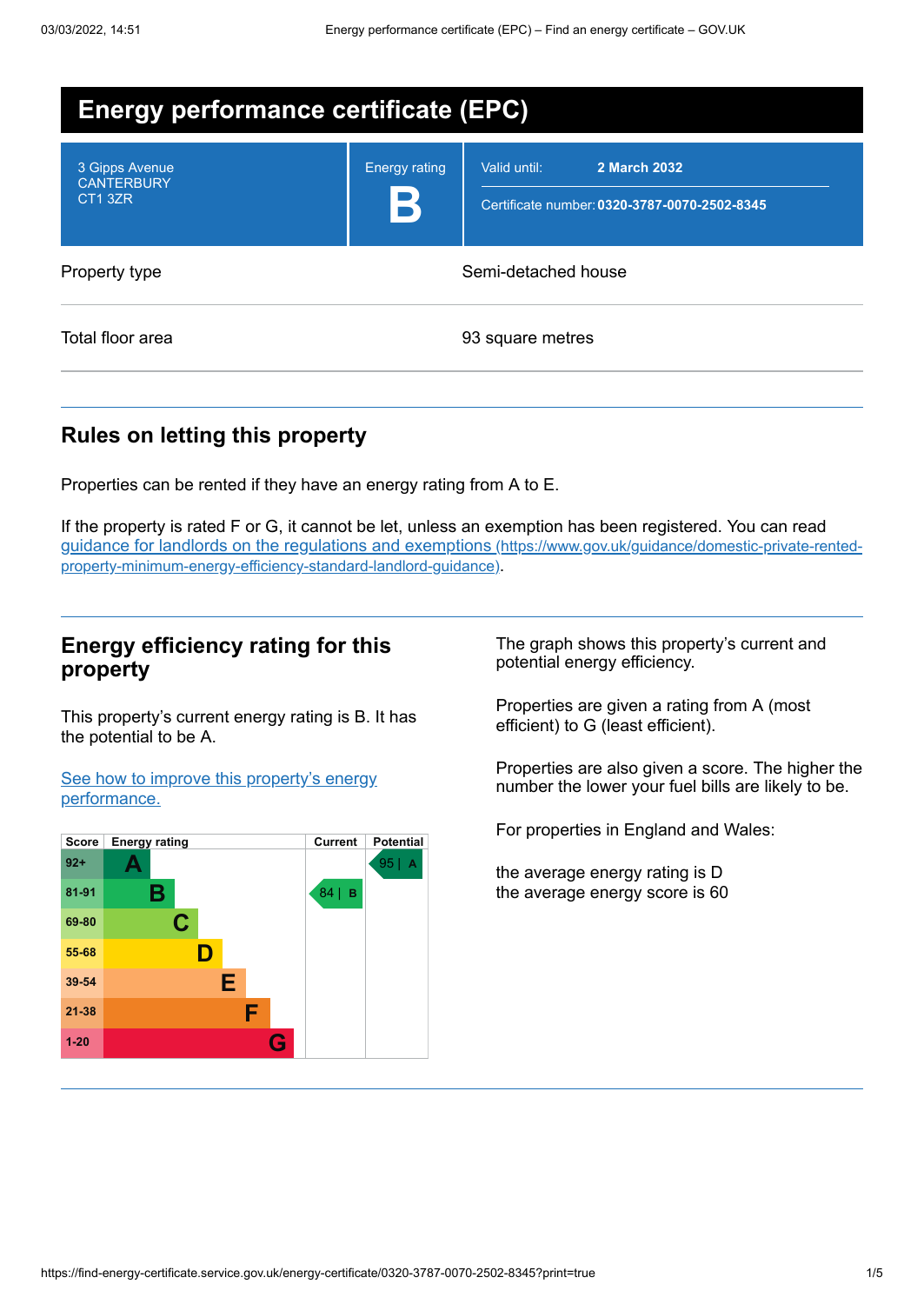# **Breakdown of property's energy performance**

This section shows the energy performance for features of this property. The assessment does not consider the condition of a feature and how well it is working.

Each feature is assessed as one of the following:

- very good (most efficient)
- good
- average
- poor
- very poor (least efficient)

When the description says "assumed", it means that the feature could not be inspected and an assumption has been made based on the property's age and type.

| <b>Feature</b>       | <b>Description</b>                                                | Rating    |
|----------------------|-------------------------------------------------------------------|-----------|
| Walls                | Average thermal transmittance 0.26 W/m <sup>2</sup> K             | Very good |
| Roof                 | Average thermal transmittance 0.10 W/m <sup>2</sup> K             | Very good |
| Floor                | Average thermal transmittance 0.12 W/m <sup>2</sup> K             | Very good |
| Windows              | High performance glazing                                          | Very good |
| Main heating         | Boiler and radiators, mains gas                                   | Good      |
| Main heating control | Time and temperature zone control                                 | Very good |
| Hot water            | From main system                                                  | Good      |
| Lighting             | Low energy lighting in all fixed outlets                          | Very good |
| Air tightness        | Air permeability 3.7 m <sup>3</sup> /h.m <sup>2</sup> (as tested) | Good      |
| Secondary heating    | None                                                              | N/A       |

#### **Primary energy use**

The primary energy use for this property per year is 82 kilowatt hours per square metre (kWh/m2).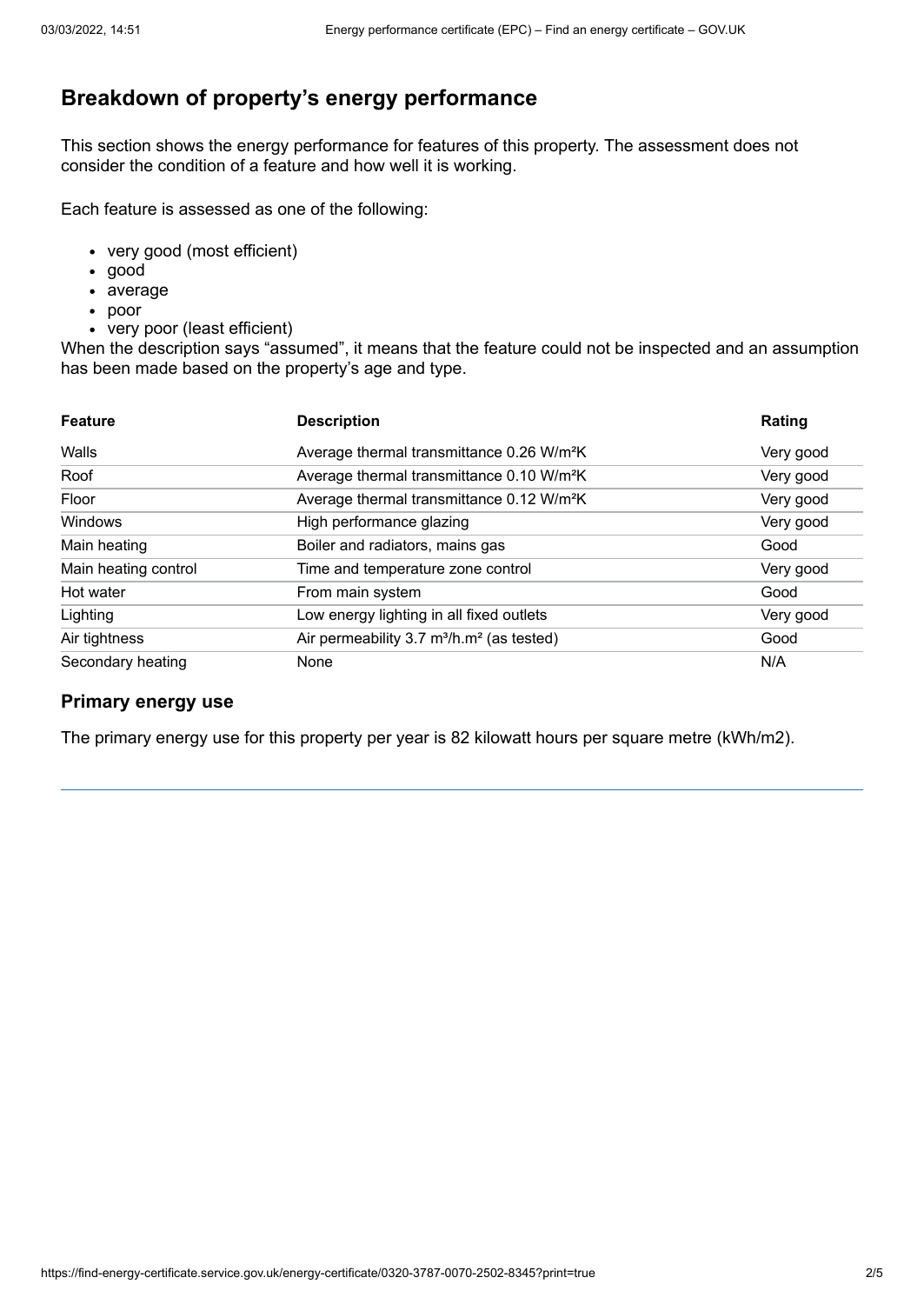| <b>Environmental impact of this</b><br>property                                                        |                             | This property produces                                                                                                                        | 1.3 tonnes of CO2 |
|--------------------------------------------------------------------------------------------------------|-----------------------------|-----------------------------------------------------------------------------------------------------------------------------------------------|-------------------|
| This property's current environmental impact<br>rating is B. It has the potential to be A.             |                             | This property's potential<br>production                                                                                                       | 0.1 tonnes of CO2 |
| Properties are rated in a scale from A to G<br>based on how much carbon dioxide (CO2) they<br>produce. |                             | By making the recommended changes, you<br>could reduce this property's CO2 emissions by<br>1.2 tonnes per year. This will help to protect the |                   |
| Properties with an A rating produce less CO2                                                           |                             | environment.                                                                                                                                  |                   |
| than G rated properties.                                                                               |                             | Environmental impact ratings are based on<br>assumptions about average occupancy and                                                          |                   |
| An average household<br>produces                                                                       | 6 tonnes of CO <sub>2</sub> | energy use. They may not reflect how energy is<br>consumed by the people living at the property.                                              |                   |
|                                                                                                        |                             |                                                                                                                                               |                   |

# <span id="page-2-0"></span>**How to improve this property's energy performance**

Making any of the recommended changes will improve this property's energy efficiency.

If you make all of the recommended changes, this will improve the property's energy rating and score from B (84) to A (95).

| <b>Recommendation</b>        | <b>Typical installation cost</b> | <b>Typical yearly saving</b> |
|------------------------------|----------------------------------|------------------------------|
| 1. Solar water heating       | £4.000 - £6.000                  | £27                          |
| 2. Solar photovoltaic panels | £3.500 - £5.500                  | £376                         |

#### **Paying for energy improvements**

Find energy grants and ways to save energy in your home. [\(https://www.gov.uk/improve-energy-efficiency\)](https://www.gov.uk/improve-energy-efficiency)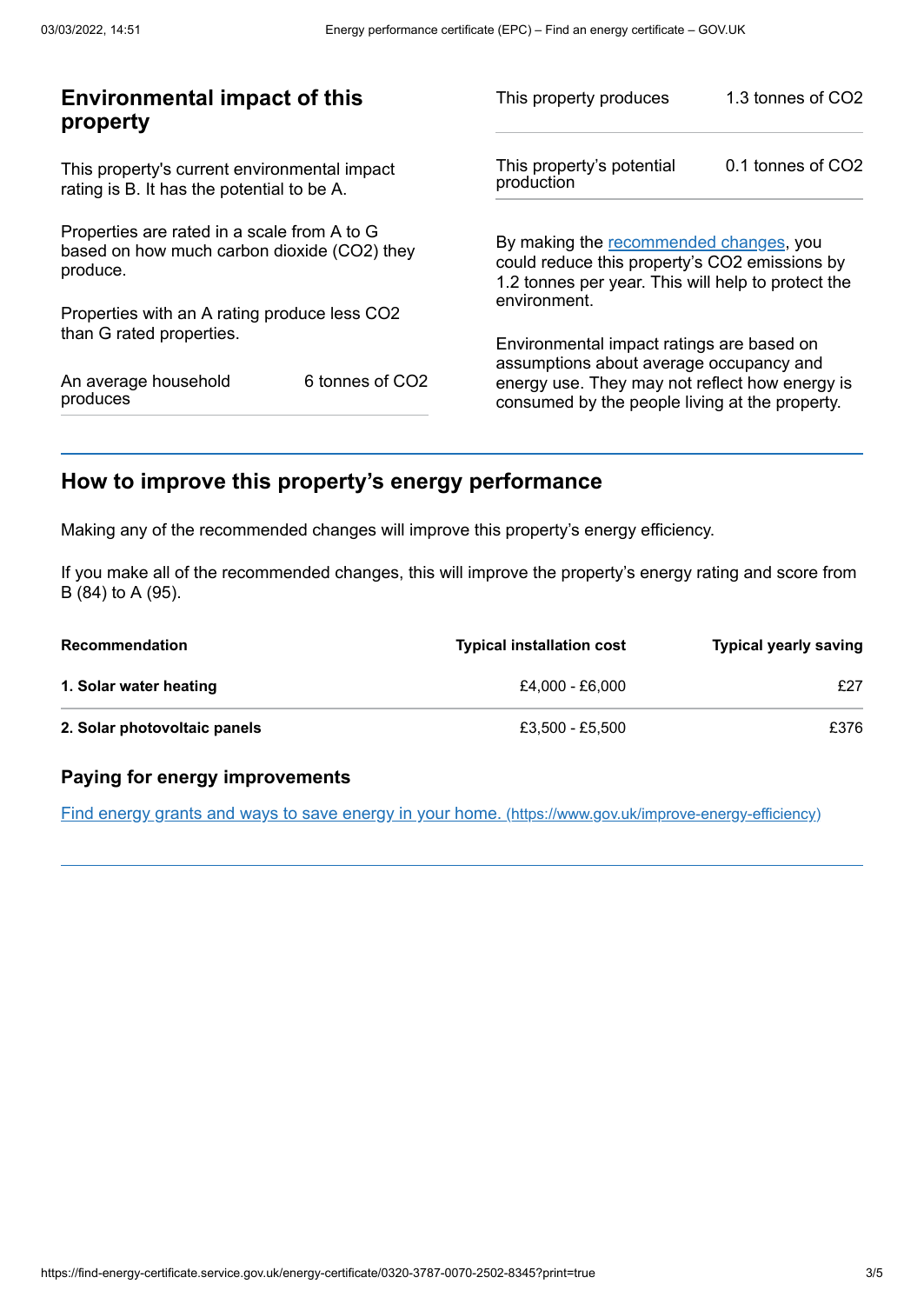## **Estimated energy use and potential savings**

| Estimated yearly energy<br>cost for this property | £371 |
|---------------------------------------------------|------|
| Potential saving                                  | f27  |

The estimated cost shows how much the average household would spend in this property for heating, lighting and hot water. It is not based on how energy is used by the people living at the property.

The estimated saving is based on making all of the [recommendations](#page-2-0) in how to improve this property's energy performance.

For advice on how to reduce your energy bills visit Simple Energy Advice [\(https://www.simpleenergyadvice.org.uk/\)](https://www.simpleenergyadvice.org.uk/).

#### **Heating use in this property**

Heating a property usually makes up the majority of energy costs.

#### **Estimated energy used to heat this property**

| Space heating | 2744 kWh per year |
|---------------|-------------------|
| Water heating | 1835 kWh per year |

#### **Potential energy savings by installing insulation**

The assessor did not find any opportunities to save energy by installing insulation in this property.

You might be able to receive Renewable Heat Incentive payments [\(https://www.gov.uk/domestic](https://www.gov.uk/domestic-renewable-heat-incentive)renewable-heat-incentive). This will help to reduce carbon emissions by replacing your existing heating system with one that generates renewable heat. The estimated energy required for space and water heating will form the basis of the payments.